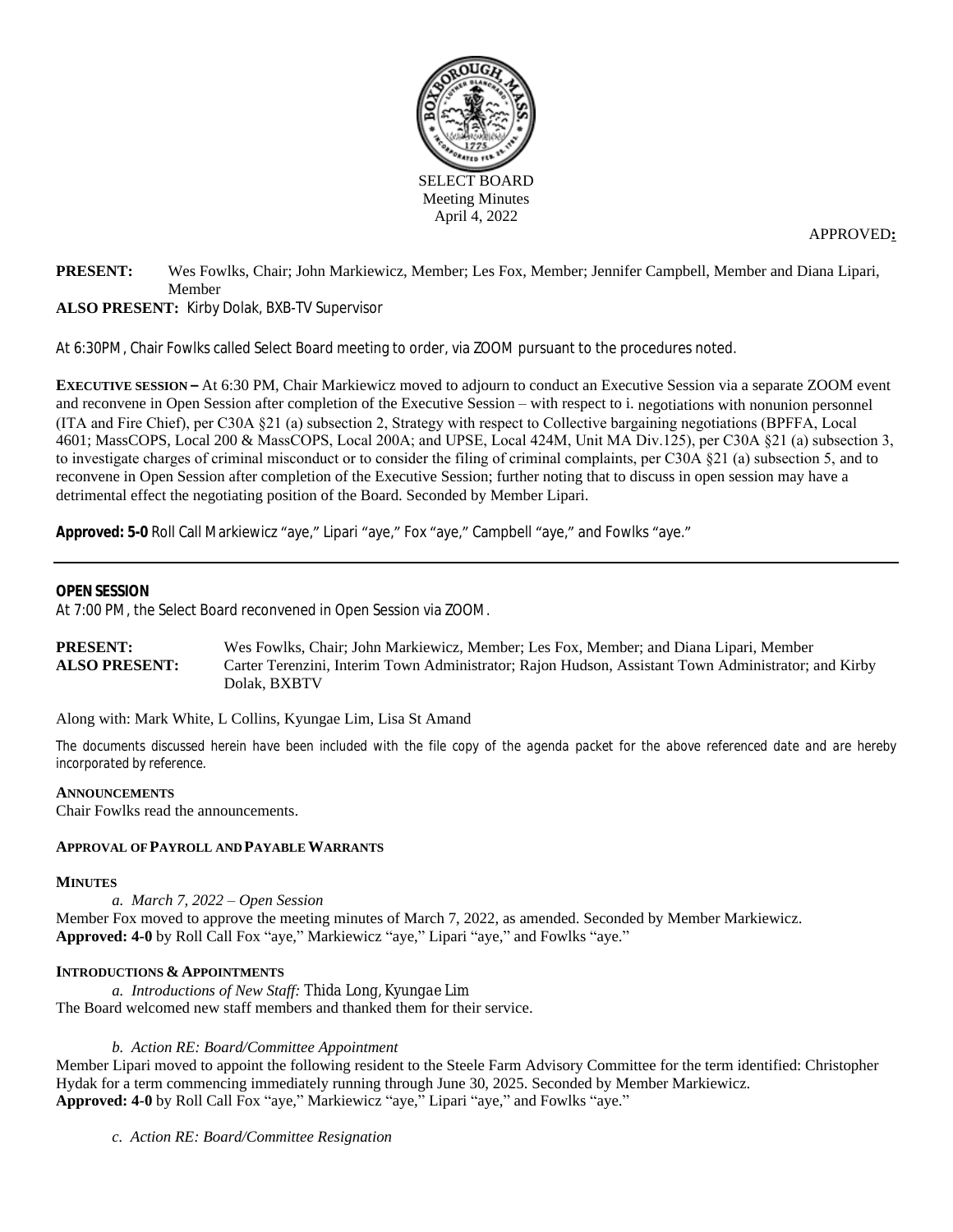Member Lipari moved to accept the resignation of Keith Lyons for the Personnel Board. Seconded by Member Markiewicz. **Approved: 4-0** by Roll Call Fox "aye," Markiewicz "aye," Lipari "aye," and Fowlks "aye."

## **CITIZENS' CONCERNS**

Mark White stated Keith Lyons recently resigned from the Personnel Board and made some very emotional comments regarding the Police Department. Mr. White stated that he does not feel unsafe in Boxborough and cannot echo these sentiments. He noted that there is a process for making allegations and that the items mentioned by Mr. Lyons are simply that, allegations, until proven otherwise. He noted that Mr. Lyons is the moderator for the Boxborough Town Center Facebook page, where there are often vile and ugly comments allowed under the guise of free speech. The Select Board has been opaque, at best, regarding the issues addressed by Mr. Lyons. Mr. White stated that he believes there is plenty about these issues that can be spoken of in open session. The Select Board's lack of transparency frightens him. All of the full-time employees that were working in this municipality have left and this speaks volumes.

Becky Neville concurred with Mr. White's comments. She asked about when a search firm will be hired for the Town Administrator search. Chair Fowlks stated that the Board is in the process of receiving proposals for these firms. Interim Town Administrator Terenzini stated that bids were sent to five firms, with responses due April 12, 2022. These will be in front of the Board for consideration at its meeting following this date.

## **NEW BUSINESS**

## *a. Action RE: Vote of Select Board as to Useful Life of Equipment*

Interim Town Administrator Terenzini explained that the payments for the Fire Truck are proposed to be spread out over 10 years. This can only be completed if the Board votes that the truck's useful life is more than 5 years.

Member Markiewicz moved to identify the maximum useful life of the following equipment to be financed with the proceeds of the borrowing authorized by the votes of the Town passed June 12, 2021 (Article 30) and Article (Article 32) are hereby determined pursuant to G.L. c.44, §7(1) to be: Fire Pumper Truck - \$800,000 (10 years), 6-Wheel Dump Truck - \$230,00 (5 years). Seconded by Member Fox.

**Approved: 4-0** by Roll Call Fox "aye," Markiewicz "aye," Lipari "aye," and Fowlks "aye."

## *b. Sargent Road Update*

Interim Town Administrator Terenzini explained that the group has a proposal to have an engineering firm examine how many lots could be put on the property for an appraisal. Town Counsel has advised that the most recent revised letter from the developer meets all statute requirements and so the 120 clock is running as of last Monday.

#### *c. Action RE: Taylor Farm Parcel Donation*

Interim Town Administrator Terenzini explained that this is a remnant parcel. The Board can accept this as conservation land, if it so chooses, and then no vote at Town Meeting is required. The Board could also vote not to accept it and wait for it to be voted on at the next Town Meeting. The developer would then retain the title for this land. He noted that every time one of these small remnant parcels is accepted by the Board, the Board takes land off the tax roll and creates more of a management issue for the Town.

The Board noted that it would like additional information on this item regarding management and maintenance issues.

Member Markiewicz moved to table the discussion on the Taylor Farm Parcel Donation. Seconded by Member Fox. **Approved: 4-0** by Roll Call Fox "aye," Markiewicz "aye," Lipari "aye," and Fowlks "aye."

## **TOWN MEETING**

*a. Discussion/Action RE: Town Meeting i. Annual Town Meeting Warrant Articles/Update* There was no additional discussion at this time.

#### **OLD BUSINESS** –

Member Lipari requested that a current copy of the budget be provided to the Board and placed on the Town website.

## **SELECT BOARD & TOWN ADMINISTRATOR'S OFFICE REPORTS/UPDATES** –

Member Markiewicz stated the Springfest was held this past weekend and was a great event. He congratulated the Rec Com and those involved with the event's success.

#### **ADJOURN**

At 7:35 PM, Member Markiewicz moved to adjourn. Seconded by Member Lipari. **Approved: 4-0** by Roll Call Fox "aye," Markiewicz "aye," Lipari "aye," and Fowlks "aye"

## 20220328 2